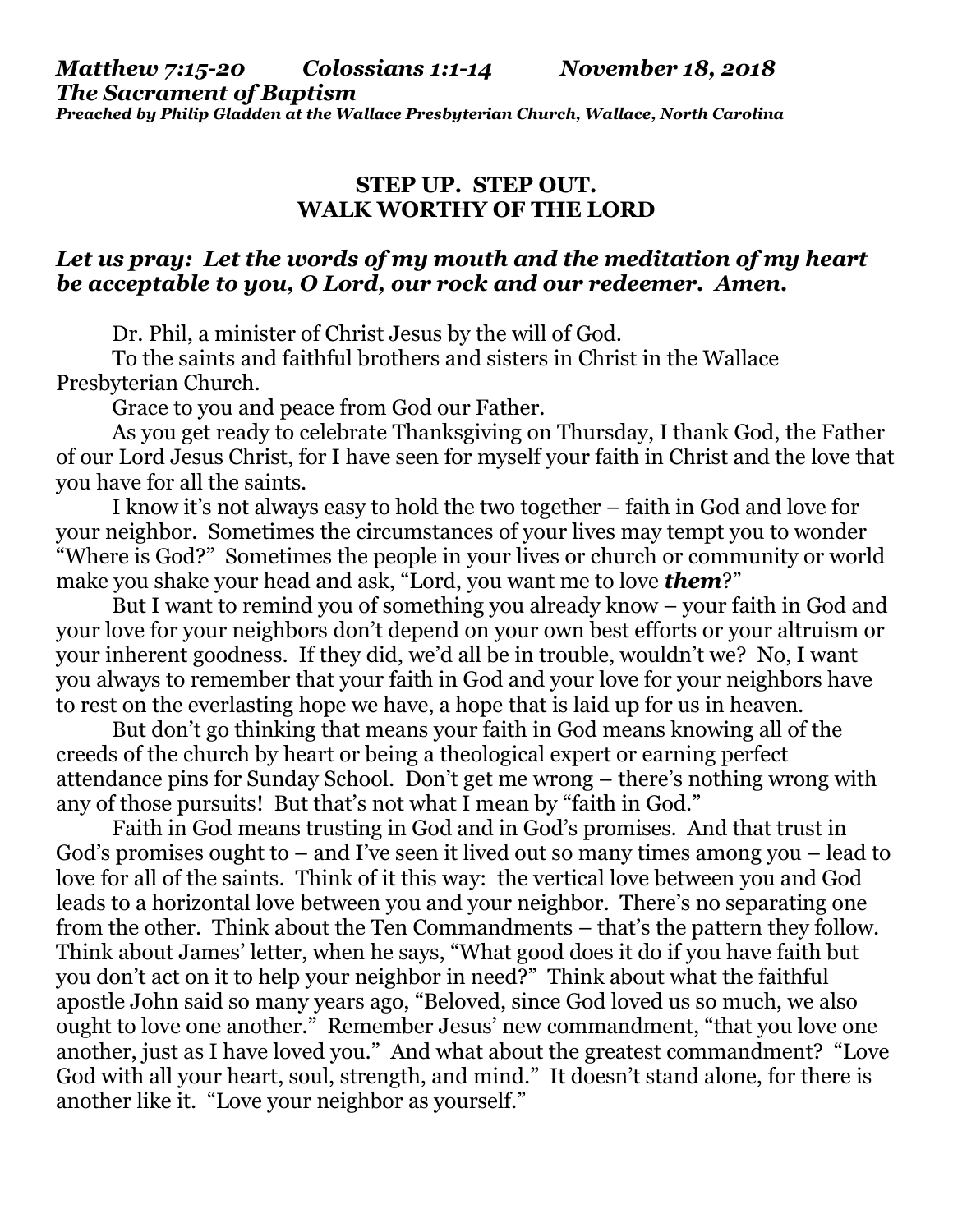Do you remember how you came to know God, how you learned of the hope that is stored up for you? Take a minute to remember the beloved fellow servants and faithful ministers of Christ who have shared the gospel truth in your life – your parents, a youth group advisor, your spouse, a pastor, the elders in your church, a good friend, a fellow church member. Remember them and give thanks for their witness in your lives. Even more than that, if you can, tell that person what a difference he or she has made in your life. You know, we don't thank people often enough for the positive influences in our lives. My guess is, when you thank a beloved fellow servant who has made a difference in your life, that will encourage him or her in the faith and you will be strengthened in your own faith and love.

And know this – they let me know about *your* love in the Spirit. Of course, I also have the privilege of seeing your love for God's people firsthand, in this church, in our town, and in far off places.

For that reason, brothers and sisters in Christ, I hope and pray that you will hope and pray to be filled with the knowledge of God's will in all spiritual wisdom and understanding. I know, I know, that can be awfully hard to do. How do you know if you're seeking and following God's will and not just your own personal desires? How can we know if we're seeking and following God's will as a church?

I think it has a lot to do with the kind of lives you lead or, as Paul wrote to his Christian brothers and sisters in Colossae, "to walk worthy of the Lord, fully pleasing to him, as you bear fruit in every good work and as you grow in the knowledge of God."

Did you know that one of our foundational spiritual guidelines as Presbyterians is that "truth is in order to goodness"? In other words, we believe "that there is an inseparable connection between faith and practice, truth and duty." That's what Jesus meant when he said, "You will know them by their fruits. Are grapes gathered from thorns, or figs from thistles? In the same way, every good tree bears good fruit, but the bad tree bears bad fruit." (Matthew 7:16-17)

I know I'm repeating myself here, but it's worth saying again, your faith in Christ Jesus and your love for all the saints can't be separated – and they both rest on the hope laid up for you in heaven. Wait a minute – FAITH, HOPE, AND LOVE! You've heard those words before, haven't you?

And the greatest of these is love . . .

So I encourage you to walk worthy of the Lord, knowing that you don't walk alone. God walks with you, your fellow brothers and sisters in Christ walk with you. My prayer is that you will remember that you are not alone – certainly so you will be comforted by that thought, but also so you will realize that all of you are needed in this walk of faith as we seek to trust God and love all of the saints.

My prayer for all of you, then, is the same as Paul's prayer for his Christian brothers and sisters in Colossae, that you may be "made strong with all the strength that comes from his glorious power, and you may be prepared to endure everything with patience, while joyfully giving thanks to the Father, who has enabled you to share in the inheritance of the saints in the light." That's what it says in my Bible. Maybe it would help you to hear it from The Message (by the way, in case you haven't heard the sad news, Rev. Eugene Peterson, the faithful minister of Christ who brought us The Message, died recently): "As you learn more and more how God works, you will learn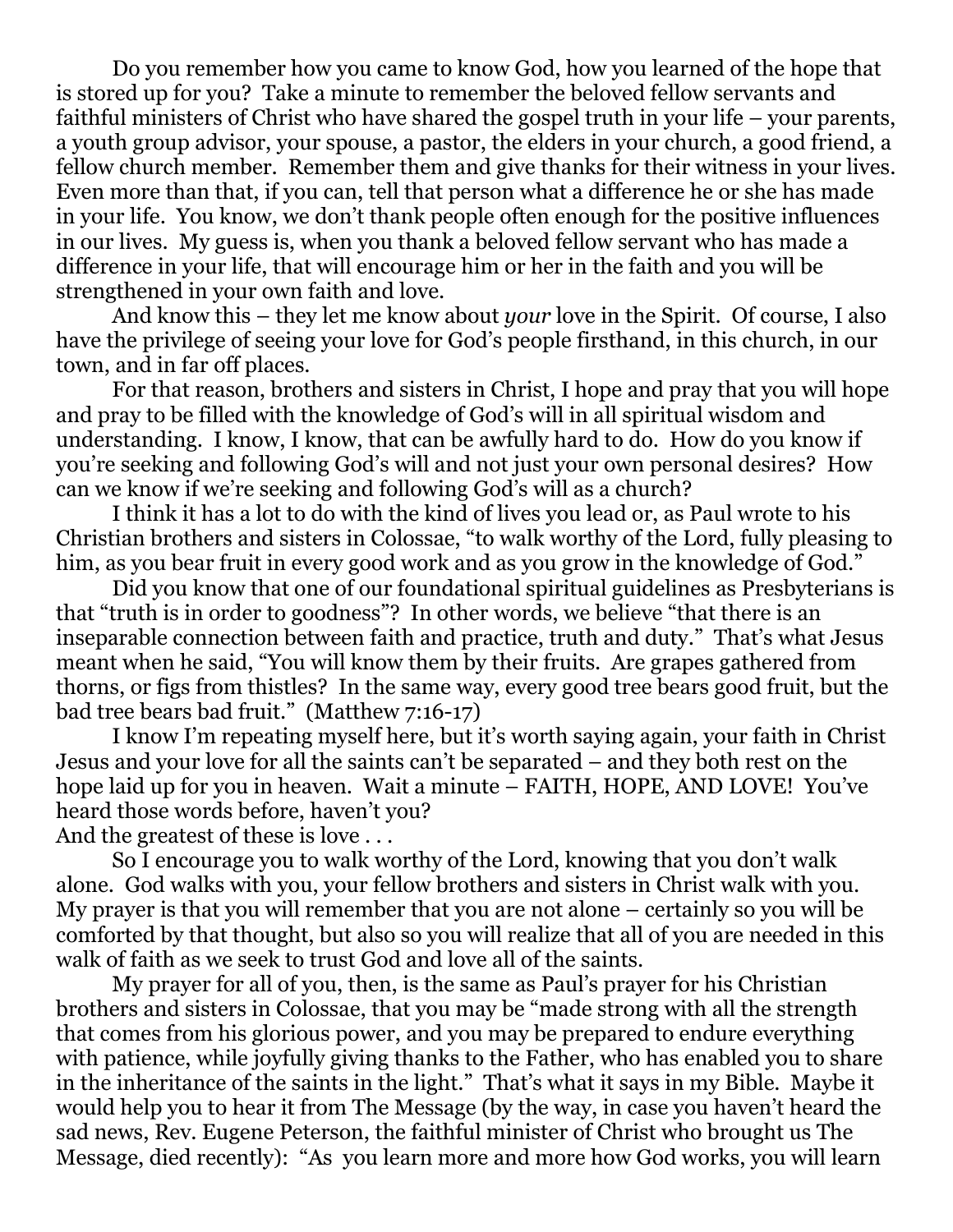how to do *your* work. We pray that you'll have the strength to stick it out over the long haul – not the grim strength of gritting your teeth but the glory-strength God gives. It is strength that endures the unendurable and spills over into joy, thanking the Father who makes us strong enough to take part in everything bright and beautiful that he has for us."

I know you're facing some hard times right now. I see it in your faces, I hear it in your voices. Some of you really are just trying to find the strength to grit your teeth and get through. That's why it's so important for the rest of you to walk worthy of the Lord, to put your trust in Christ Jesus, and let your trust spill over in love for all the saints. And, you know as well as I, that the struggles aren't just here in Wallace and aren't just because of Hurricane Florence. The problems and challenges may seem insurmountable, but in the midst of the storm, we hear Jesus call to us again and again, "Walk this way!"

As you sit down for your Thanksgiving meal on Thursday, I'm sure you will thank God for family and friends and health and the many physical blessings in your lives. That may be harder for some of you to do this year than for others. But, friends, as you give thanks to God on Thursday, don't forget to thank God because "he has rescued us from the power of darkness and transferred us into the kingdom of his beloved Son, in whom we have redemption, the forgiveness of sins." (Ephesians 1:13-14)

That language should sound familiar to you – at least the ideas expressed – because you have just celebrated the Sacrament of Baptism with little Callie Jane Cottle. I hope and pray that you took the opportunity to renew your own baptismal vows as you celebrated with Callie Jane and her family. After all, you *are* her family, and you have promised to help Bradley and Kristin teach Callie Jane what it means to trust God and have love for all of the saints. Actually, you promised to *show* Callie Jane what it means to "walk worthy of the Lord," when you said "We do" after Elder Nell asked, "Will we endeavor by our example and fellowship to strengthen her family ties with the household of God?" Keep your promise to Callie Jane, and to all of the children and youth of our church, and to all of your fellow servants and co-workers. It's really important – but you already know that. I just wanted to remind you and encourage you.

Well, it's about time for me to wrap up this letter to you. Let me recap what I've said:

- I thank God for your faith in Christ Jesus and for the love you have for all the saints.
- I encourage you to hold on to the hope that is stored up for you in heaven, but don't think that means your Christian faith is some kind of other-worldly, pie in the sky, individualistic experience. Faith in Christ Jesus leads to love for your neighbors. And if you're wondering what that kind of love looks like, just remember how God showed his love for you – he *did* something for you when he sent his beloved Son, in whom you have redemption, the forgiveness of sins. Wow! That really makes you stop and think about Jesus' new commandment that you love one another, even as he has loved you.
- I encourage you to hang in there, but not with a "barely hanging on by your fingertips" kind of attitude. I know life is hard. I know the challenges are